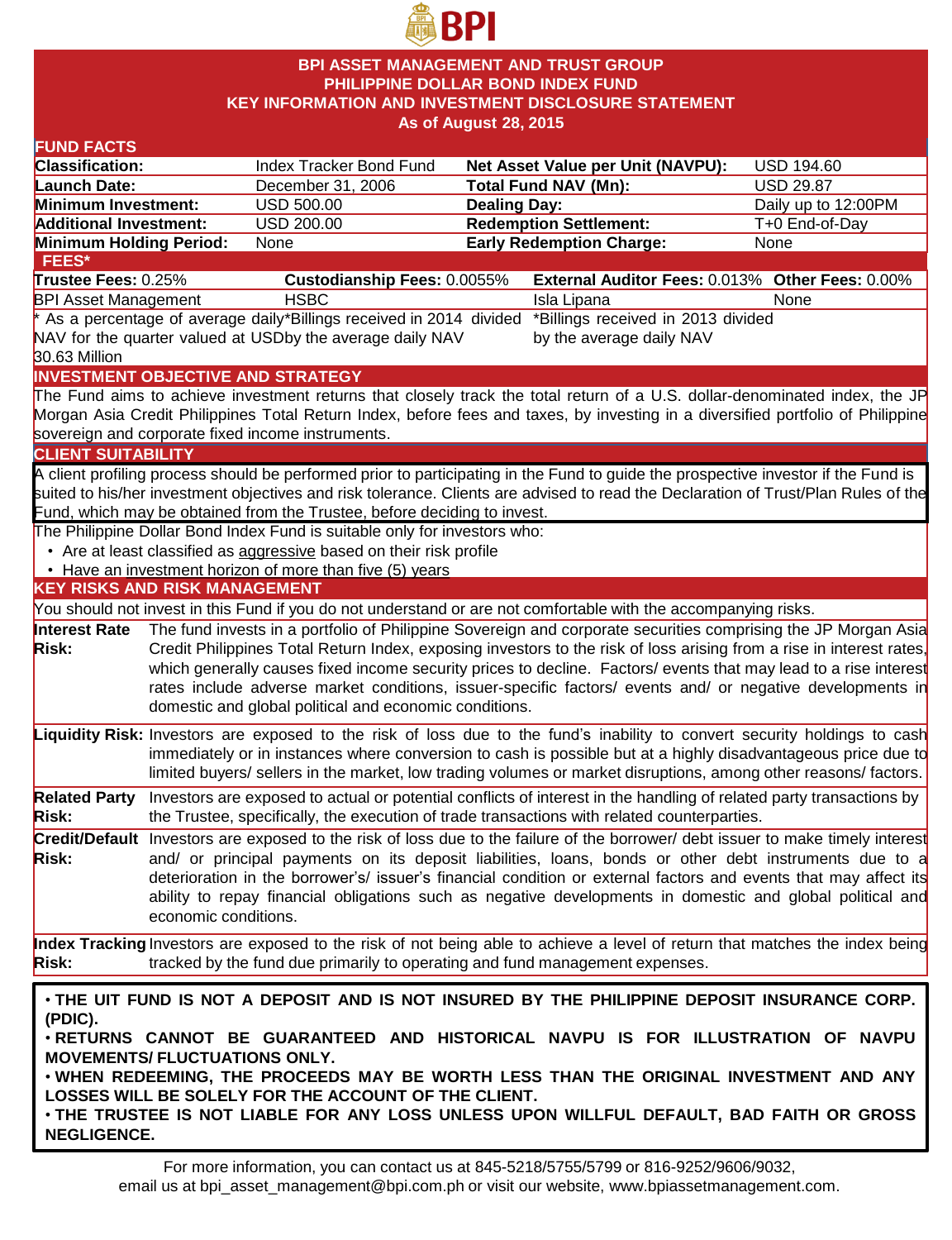## **FUND PERFORMANCE AND STATISTICS AS OF AUGUST 28, 2015**

(Purely for reference purposes and is not a guarantee of future results)



| <b>CUMULATIVE PERFORMANCE (%) 1</b>    |         |         |         |       |       |        |  |
|----------------------------------------|---------|---------|---------|-------|-------|--------|--|
|                                        | 1 mo    | 3 mo    | 6 mo    | 1YR   | 3YRS  | S.I.4  |  |
| <b>Fund</b>                            | $-0.21$ | $-0.87$ | 0.44    | 5.32  | 11.80 | 94.60  |  |
| <b>Benchmark</b>                       | $-0.29$ | $-0.82$ | 0.61    | 5.80  | 13.18 | 100.81 |  |
| <b>ANNUALIZED PERFORMANCE (%) 1</b>    |         |         |         |       |       |        |  |
|                                        | 1YR     | 2YRS    | 3YRS    | 4YRS  | 5YRS  | S.I.   |  |
| <b>Fund</b>                            | 5.32    | 9.06    | 3.79    | 6.17  | 5.84  | 7.99   |  |
| <b>Benchmark</b>                       | 5.80    | 9.33    | 4.21    | 6.55  | 6.37  | 8.38   |  |
| <b>CALENDAR YEAR PERFORMANCE (%) 1</b> |         |         |         |       |       |        |  |
|                                        | YTD     | 2014    | 2013    | 2012  | 2011  | 2010   |  |
| <b>Fund</b>                            | 2.95    | 10.75   | $-5.23$ | 15.09 | 9.91  | 13.40  |  |
| <b>Benchmark</b>                       | 3.12    | 11.47   | $-5.10$ | 15.79 | 10.44 | 13.78  |  |

| <b>NAVPU</b> over the past 12 months     |          |
|------------------------------------------|----------|
| Highest                                  | 197.21   |
| Lowest                                   | 180.99   |
| <b>STATISTICS</b>                        |          |
| <b>Weighted Ave Duration (Yrs)</b>       | 7.17     |
| Volatility, Past 1 Year (%) <sup>2</sup> | 2.93     |
| Port. Weighted Yield to Maturity (%)     | 3.52     |
| <b>Current Number of Holdings</b>        | 48       |
| Tracking Error (3-Yr) <sup>4</sup>       | 1.05     |
| Average Credit Rating (Moody's/S&P)      | Baa2/BBB |

<sup>1</sup>Returns are net of fees.

<sup>2</sup>Since Inception as an Investment Management Arrangement (IMA) on April 26, 2005

<sup>3</sup>Measures the degree to which the Fund fluctuates vis-à-vis its average return over a period of time.

<sup>4</sup>Measure of deviation between the Fund's return and benchmark returns. A lower number means the Fund's return is closely aligned with the benchmark.

\*Declaration of Trust is available upon request through branch of account.

| <b>PORTFOLIO COMPOSITION</b> |                |  |  |  |
|------------------------------|----------------|--|--|--|
| <b>Allocation</b>            | % of Fund      |  |  |  |
| Government                   | 67.3           |  |  |  |
| Corporates                   | 29.80          |  |  |  |
| Cash and Other Receivables   | 2.89           |  |  |  |
| <b>Maturity Profile</b>      |                |  |  |  |
| Cash and Less than 1 Year    | 2.89           |  |  |  |
| Between 1 and 3 Years        | $10.8^{\circ}$ |  |  |  |
| Between 3 and 5 Years        | 17.40          |  |  |  |
| Between 5 and 7 Years        | 7.53           |  |  |  |
| Between 7 and 10 Years       | 21.54          |  |  |  |
| More than 10 Years           | 39.8           |  |  |  |

| <b>TOP TEN HOLDINGS</b> |            |           |
|-------------------------|------------|-----------|
| <b>Name</b>             |            | % of Fund |
| RoP Bonds               | 2/2/2030   | 8.24      |
| RoP Bonds               | 10/23/2034 | 8.22      |
| RoP Bonds               | 1/14/2031  | 6.99      |
| RoP Bonds               | 3/16/2025  | 6.86      |
| RoP Bonds               | 1/20/2040  | 5.14      |
| RoP Bonds               | 1/15/2021  | 4.79      |
| RoP Bonds               | 1/21/2024  | 4.24      |
| RoP Bonds               | 1/13/2037  | 4.03      |
| RoP Bonds               | 1/15/2032  | 4.01      |
| RoP Bonds               | 6/17/2019  | 3.67      |

# **RELATED PARTY TRANSACTIONS\***

The Fund has investments and trade transactions with Bank of the Philippine Islands, its subsidiaries and related parties:

Bank of the Philippine Islands – USD350,000 First Gen Corporation – USD209,838 International Container Services, Inc. – USD706,881 Petron Corporation – USD505,625 Philippine Long Distance Telephone Company – USD130,976

Investments in the said outlets were approved by the Trust Committee. Likewise, all related party transactions are conducted on an arm's length and best execution basis and within established limits.

\*Related party in accordance with BPI's internal policy.